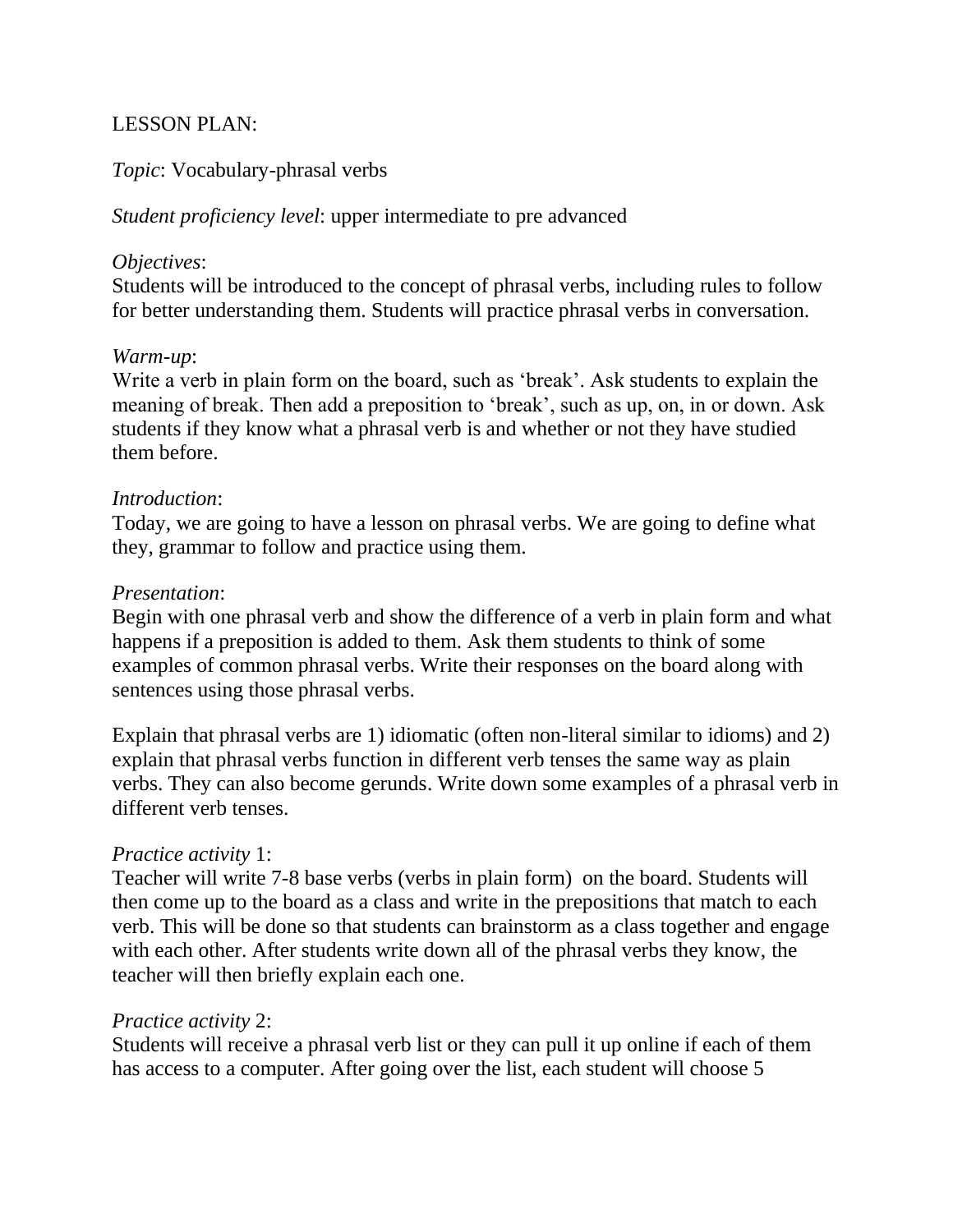different phrasal verbs and 5 sentences using those chosen phrasal verbs in either the past, present or future verb tenses.

### *Production*:

Students will practice using phrasal verbs in conversations with each other. Depending on the size of the class, each student must choose 3-5 different phrasal verbs. For each chosen phrasal verb, student A will begin a conversation with student B using that particular phrasal verb. Students are encouraged to have natural conversations with each other and to even tell a story. Each student will repeat the process using each chosen phrasal verb with a different member of the class.